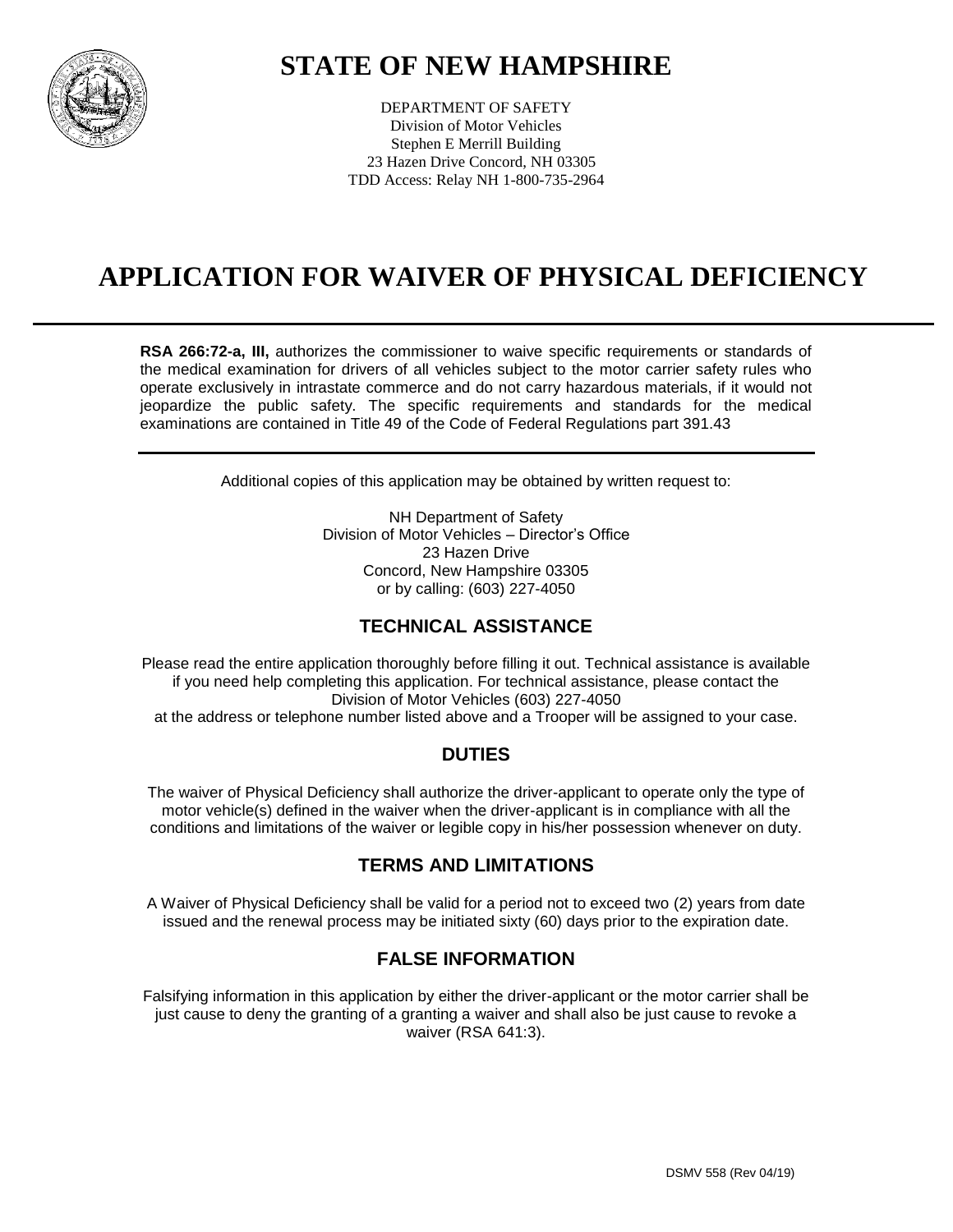## **INSTRUCTIONS**

#### THIS APPLICATION SHALL BE ACCOMPANIED BY THE FOLLOWING:

A copy of the results of the medical examination performed (pursuant to 49CFR 391.43).

A copy of the medical certificate completed (pursuant to 49 CFR 391.43 (e)).

.A medical evaluation summary completed by a licensed physician. The driver-applicant shall provide the physician with a description of the job tasks he/she will be required to perform.

The summary shall include an assessment of the driver's functional capabilities as they relate to his/her ability to perform normal tasks associated with operating a commercial motor vehicle ; or

An explanation as to whether the impairment interferes with the driver's ability to perform normal tasks associated with operating a commercial motor vehicle. The summary shall also contain an assessment of whether the condition will likely remain medically stable over the driver-applicant's lifetime.

A description of the driver-applicant's prosthetic or orthotic device, if any and a statement regarding whether the driver-applicant is capable of demonstrating precision prehension

The driver-applicant shall be responsible for submitting a completed copy of the employment application from the last commercial driving position he/she held pursuant to 49CFR 391.21). If not previously employed as a commercial driver, so state.

A copy of the driver-applicant's waiver of physical defects issued by the individual State(s) and/or the Federal Highway Administration, where applicable.

A copy of the driver-applicant's certified State Motor Vehicle record for the past three (3) years from each state in which a driver license or permit has been obtained, any at fault accident report records on file for the past ten (10) years (Saf-C909-09(a)3).

#### AFTER COMPLETING THE APPLICATION:

Recheck the application for completeness Be sure to enclose or attach all applicable supporting documentation to:

> New Hampshire Department of Safety Division of Motor Vehicles 23 Hazen Drive Concord NH 03305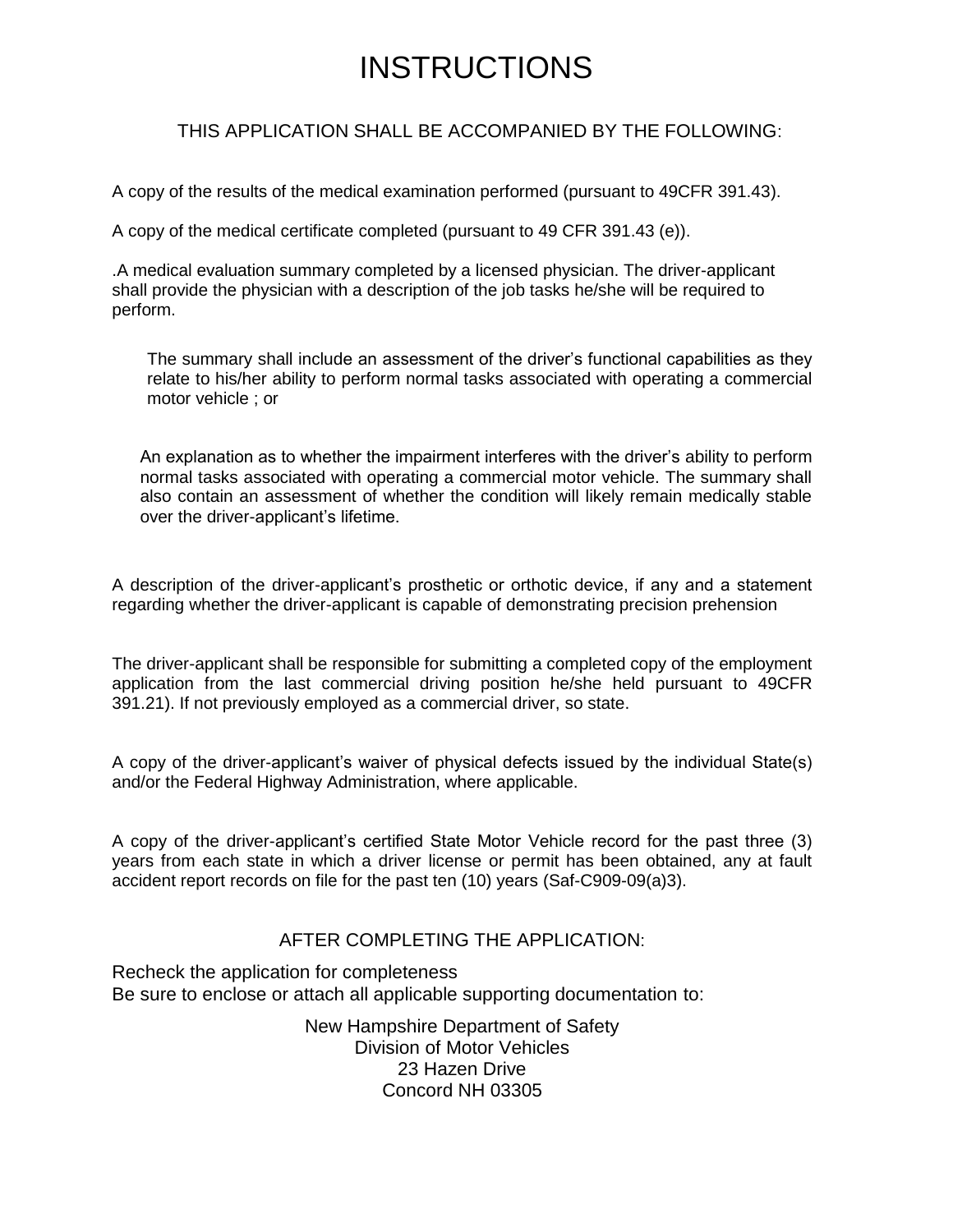## DRIVER-APPLICANT - GENERAL INFORMATION

| Renewal<br>CHECK ONE: New Applicant                                                                                                                           |
|---------------------------------------------------------------------------------------------------------------------------------------------------------------|
| Date of Birth: _/_/_____ Home Phone: () ____-_____ Work Phone: () ____-___                                                                                    |
| City/Town: ________________________State:__________ Zip Code: __________<br>Type of Driver License (example: operator, or CDL- A,B,C): ________ State________ |
| MOTOR CARRIER CO-APPLICANT - GENERAL INFORMATION                                                                                                              |
| Name of Motor Carrier: _________________________________Contact Person: ____________________________                                                          |
| Phone: () _________________ Street Address:                                                                                                                   |
|                                                                                                                                                               |
| <b>REQUIRED INFORMATION</b>                                                                                                                                   |
| Description of driver-applicant's physical deficiency for which the waiver is requested: ________                                                             |
| Date of deficiency: $\frac{1}{\sqrt{1-\frac{1}{2}}}\frac{1}{\sqrt{1-\frac{1}{2}}}}$                                                                           |
| Description of the type of operation the driver will be employed to perform _______________________                                                           |
| Average period of time the driver will be driving each day while on duty:                                                                                     |
| Type of commodities or cargo to be transported: ________________________________                                                                              |
| Type of driver operation: (sleeper – team, relay, owner/operator, etc) _- _________________________                                                           |
| Number of years experience operating commercial motor vehicle and total years of experience                                                                   |
|                                                                                                                                                               |
| Description of the vehicle (s) driver-applicant intends to drive: _________________________________                                                           |
| Truck or truck-tractor make, model, and year (if known): ________________________                                                                             |
| Transmission type (auto or manual - if manual; designate number of forward speeds): _______                                                                   |
| Auxiliary transmission (if any) and number of forward speeds: Network and the manuscription of the Auxiliary A                                                |
| Rear Axle (designate single speed, 2-speed, or 3-speed): ________________________                                                                             |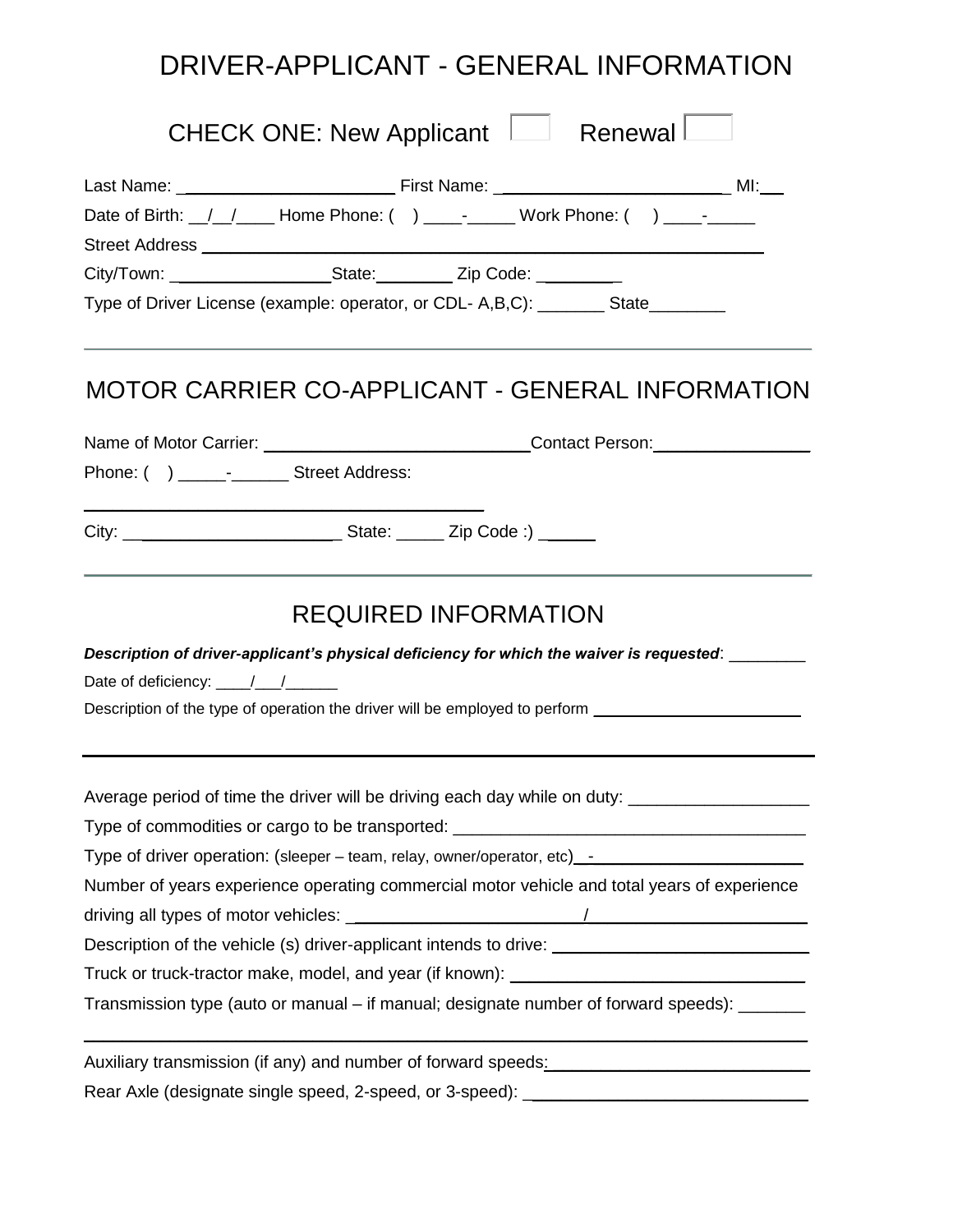Designation of geographic area of the state in which the driver-applicant intends to travel:

\_\_\_\_\_\_\_\_\_\_\_\_\_\_\_\_\_\_\_\_\_\_\_\_\_\_\_\_\_\_\_\_\_\_\_\_\_\_\_\_\_\_\_\_\_\_\_\_\_\_\_\_\_\_\_\_\_\_\_\_\_\_\_\_\_\_\_\_\_\_\_\_\_\_

Steering – manual or power assisted:  $\blacksquare$ 

Description of type of trailer(s) (example: van, flatbed, cargo tank, lowboy, or pole): \_\_\_\_\_\_\_\_\_\_\_

Number of semi-trailers or full trailers to be towed at one time:

| Description of any vehicle modification(s) made for the driver-applicant (attach photograph(s) |  |
|------------------------------------------------------------------------------------------------|--|
| where applicable):                                                                             |  |

Seating capacity of passenger carrying vehicles :

The co-applicant motor carrier must certify that the driver-applicant is otherwise qualified under the regulations of 49 CFR 391, Qualifications of Drivers:

THIS IS A NEW HAMPSHIRE **ONLY** MEDICAL WAIVER

Driver –applicant's Signature **Date of the Contract of Contract Contract Contract Contract Contract Contract Contract Contract Contract Contract Contract Contract Contract Contract Contract Contract Contract Contract Contr** 

IF APPLICABLE :

PRINT NAME

MOTOR CARRIER OFFICIAL'S SIGNATURE \_\_\_\_\_\_\_\_\_\_\_\_\_\_\_\_\_\_\_\_\_\_\_\_\_\_\_\_\_\_\_\_\_\_\_\_\_\_\_\_\_\_\_

 $\mathcal{L}_\text{max}$  and  $\mathcal{L}_\text{max}$  and  $\mathcal{L}_\text{max}$  and  $\mathcal{L}_\text{max}$ 

(Corporate Officer, partner or proprietor)

 $\frac{1}{\sqrt{2}}$ <u>Date</u> and the contract of the contract of the Date

### **GRANTING OR DENIAL OF WAIVER**

The application shall be reviewed by the Director of the Division of Motor Vehicles and submitted to the Assistant Commissioner of Safety with a recommendation to grant or deny a waiver. Final determination shall be made by the Commissioner and the applicant shall be notified in writing by the Commissioner. Approvals shall include terms, conditions, limitations, and additional information deemed pertinent by the Commissioner.

If an applicant is denied, the applicant may petition the bureau of Hearings and request a REVIEW OF THE APPLICATION AND SUBSEQUENT DENIAL. Such a request must be submitted in writing with the petitioner's name, address, and date of birth to:

> NEW HAMPSHIRE DEPARTMENT OF SAFETY BUREAU OF HEARINGS 33 HAZEN DRIVE CONCORD, NEW HAMPSHIRE 03305

 $\frac{1}{2}$  ,  $\frac{1}{2}$  ,  $\frac{1}{2}$  ,  $\frac{1}{2}$  ,  $\frac{1}{2}$  ,  $\frac{1}{2}$  ,  $\frac{1}{2}$  ,  $\frac{1}{2}$  ,  $\frac{1}{2}$  ,  $\frac{1}{2}$  ,  $\frac{1}{2}$  ,  $\frac{1}{2}$  ,  $\frac{1}{2}$  ,  $\frac{1}{2}$  ,  $\frac{1}{2}$  ,  $\frac{1}{2}$  ,  $\frac{1}{2}$  ,  $\frac{1}{2}$  ,  $\frac{1$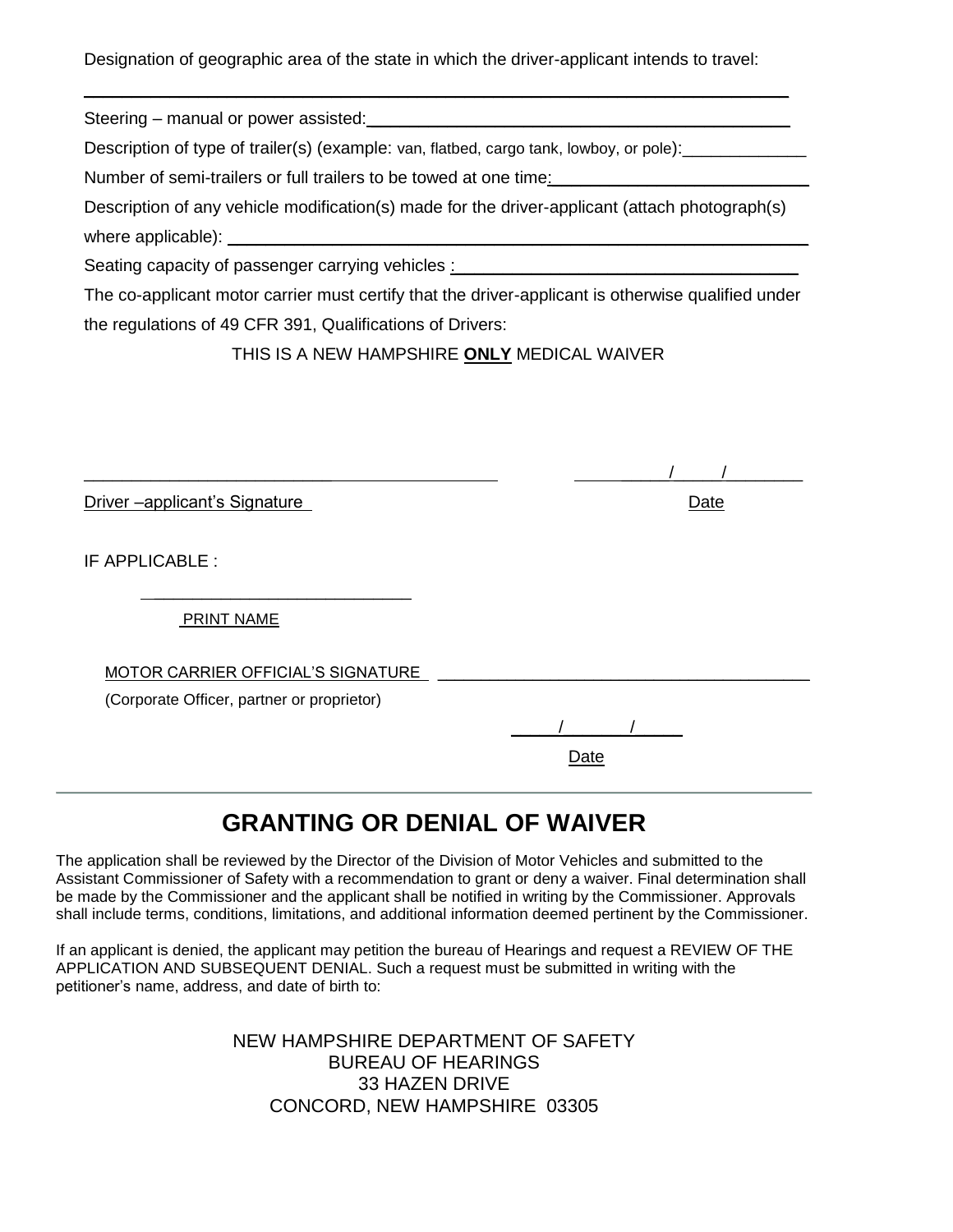# APPLICATION FOR EMPLOYMENT

|                                                   | COMPANY:__________________________________Street Address: ______________________ |       |                  |                                         |
|---------------------------------------------------|----------------------------------------------------------------------------------|-------|------------------|-----------------------------------------|
|                                                   |                                                                                  |       |                  |                                         |
| Name: 1                                           |                                                                                  |       |                  |                                         |
| First.                                            | middle, (maiden if any) Last                                                     |       |                  |                                         |
|                                                   |                                                                                  |       |                  | _How Long? ________                     |
| <b>Street</b>                                     | City                                                                             |       | State & Zip Code |                                         |
|                                                   |                                                                                  |       |                  |                                         |
|                                                   | FOR THE PAST THREE YEARS: (If applicable)                                        |       |                  |                                         |
| Address: _______________________________          |                                                                                  |       |                  | __________How Long? _______             |
| <b>Street</b>                                     | City                                                                             |       | State & Zip Code |                                         |
|                                                   |                                                                                  |       |                  | _____________________How Long? ________ |
| <b>Street</b>                                     | City                                                                             |       | State & Zip Code |                                         |
|                                                   | (Attach more sheets if more space is needed)                                     |       |                  |                                         |
|                                                   | <b>EXPERIENCE AND QUALIFICATIONS - DRIVER</b>                                    |       |                  |                                         |
| Drivers Licenses:                                 | License #:                                                                       | Type: | Exp date:        |                                         |
| State                                             |                                                                                  |       |                  |                                         |
| Drivers Licenses:                                 | License #:                                                                       | Type: | Exp date:        |                                         |
| State<br>Drivers Licenses:                        | License #:                                                                       | Type: | Exp date:        |                                         |
| State                                             |                                                                                  |       |                  |                                         |
| <b>Driving Experience:</b><br>Class of Equipment: | Type of Equipment                                                                |       | Dates from To    | Approx # Miles                          |
| Straight Truck ______________                     | (van, Tank, Flat, etc)                                                           |       |                  |                                         |
| <b>Tractor and Semi Trailer</b>                   |                                                                                  |       |                  |                                         |
|                                                   |                                                                                  |       |                  |                                         |
| Other                                             |                                                                                  |       |                  |                                         |
|                                                   | ACCIDENT RECORD FOR PAST 3 YEARS OR MORE (ATTACH SHEET IF MORE SPACE IS NEEDED): |       |                  |                                         |
| DATES:                                            | NATURE OF ACCIDENT<br>(Head-on, Rear-end, Upset, Etc)                            |       | FATALITIES       | <b>INJURIES</b>                         |
|                                                   |                                                                                  |       |                  |                                         |
|                                                   |                                                                                  |       |                  |                                         |
|                                                   |                                                                                  |       |                  |                                         |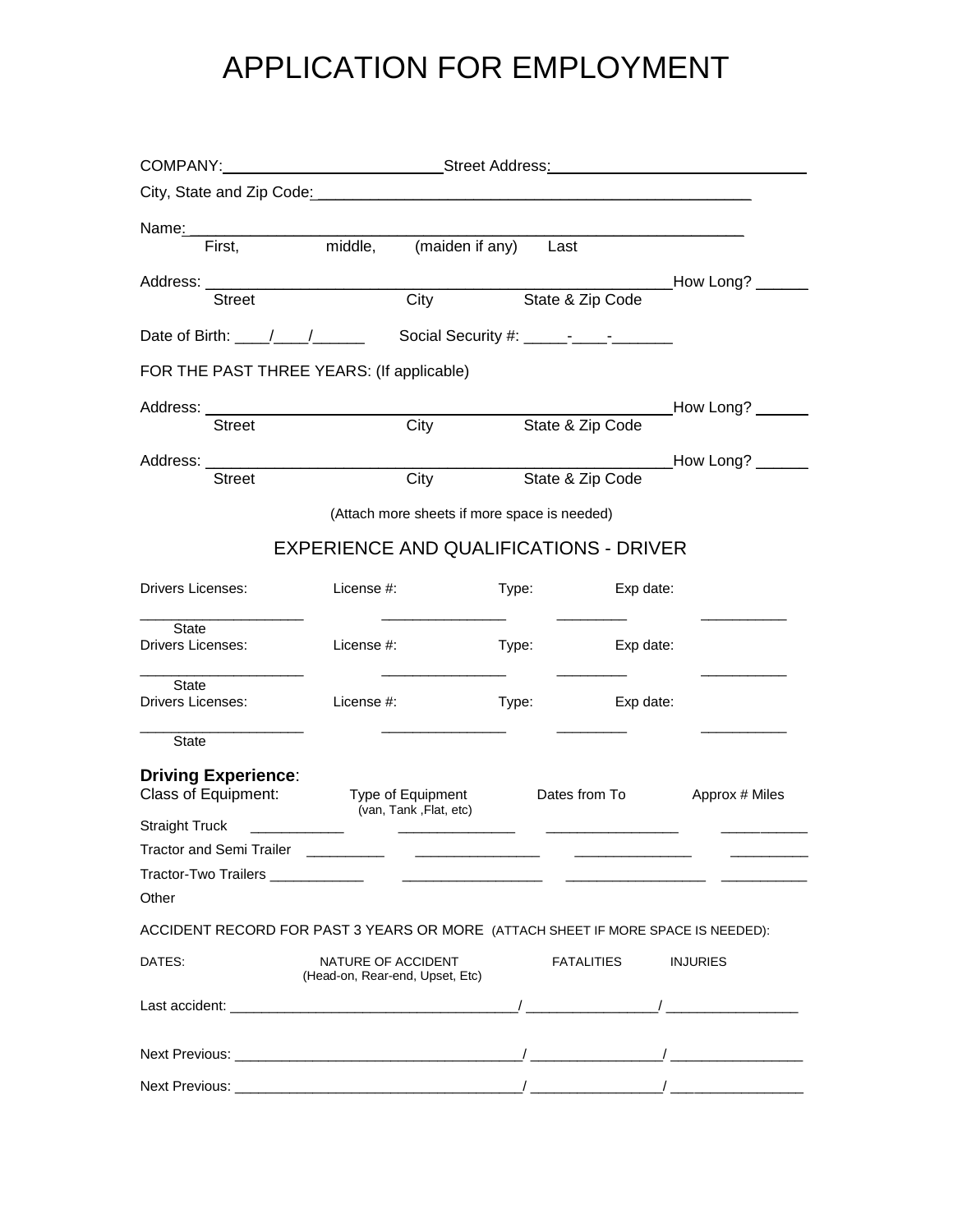TRAFFIC CONVICTIONS and FORFEITURES FOR THE PAST 3 YEARS (OTHER THAN PARKING VIOLATIONS):

| LOCATION:                                                                                                                                                                                                                      | DATE: | CHARGE:                                                         | PENALTY: |  |
|--------------------------------------------------------------------------------------------------------------------------------------------------------------------------------------------------------------------------------|-------|-----------------------------------------------------------------|----------|--|
| LOCATION:                                                                                                                                                                                                                      | DATE: | CHARGE:                                                         | PENALTY: |  |
| LOCATION:                                                                                                                                                                                                                      | DATE: | CHARGE:                                                         | PENALTY: |  |
|                                                                                                                                                                                                                                |       | (ATTACH SHEET IF MORE SPACE NEEDED)                             |          |  |
| A. Have you ever been denied a license, permit or privilege to operate a motor vehicle? Yes _______ No                                                                                                                         |       |                                                                 |          |  |
| B. Has any license, permit or privilege ever been suspended or revoked? Yes _________ NO______<br>If the answer to either A or B is yes Attach statement giving details :                                                      |       |                                                                 |          |  |
|                                                                                                                                                                                                                                |       | <b>EMPLOYMENT RECORD</b> (Attach Sheet if more Space is Needed) |          |  |
| Note: DOT Requires that Employment for at Least 3 Years and / or Commercial Driving Experience for the past 10 Years be shown                                                                                                  |       |                                                                 |          |  |
| <b>LAST EMPLOYER:</b>                                                                                                                                                                                                          |       |                                                                 |          |  |
| NAME:                                                                                                                                                                                                                          |       |                                                                 |          |  |
|                                                                                                                                                                                                                                |       |                                                                 |          |  |
|                                                                                                                                                                                                                                |       |                                                                 |          |  |
| REASON FOR LEAVING: The contract of the contract of the contract of the contract of the contract of the contract of the contract of the contract of the contract of the contract of the contract of the contract of the contra |       |                                                                 |          |  |
| <b>SECOND LAST EMPLOYER:</b>                                                                                                                                                                                                   |       |                                                                 |          |  |
|                                                                                                                                                                                                                                |       |                                                                 |          |  |
|                                                                                                                                                                                                                                |       |                                                                 |          |  |
|                                                                                                                                                                                                                                |       |                                                                 |          |  |
|                                                                                                                                                                                                                                |       |                                                                 |          |  |
| <b>THIRD LAST EMPLOYER:</b>                                                                                                                                                                                                    |       |                                                                 |          |  |
|                                                                                                                                                                                                                                |       |                                                                 |          |  |
|                                                                                                                                                                                                                                |       |                                                                 |          |  |
|                                                                                                                                                                                                                                |       |                                                                 |          |  |

### REASON FOR LEAVING: \_\_\_\_\_\_\_\_\_\_\_\_\_\_\_\_\_\_\_\_\_\_\_\_\_\_\_\_\_\_\_\_\_\_\_\_\_\_\_\_\_\_\_\_\_\_\_\_\_\_\_\_\_\_\_\_\_\_\_\_\_\_\_\_\_\_\_\_\_\_\_\_\_\_\_\_\_\_\_\_\_\_\_\_\_\_

#### TO BE READ AND SIGNED BY APPLICANT

This certifies that this application was completed by me, and that all entries on it and information in it are true and complete to the best of my knowledge.

\_\_\_\_\_\_\_\_\_\_\_\_\_\_\_\_\_\_\_\_\_\_\_\_\_\_\_\_\_\_\_\_\_ \_\_\_\_\_\_\_\_\_\_\_\_\_\_\_\_\_\_\_\_\_\_\_\_\_\_\_\_\_\_\_\_\_\_\_\_\_\_\_\_\_\_\_\_\_\_\_\_\_\_\_\_\_\_

DATE DATE APPLICANT'S SIGNATURE

NOTE: A motor carrier may require an applicant to provide information in addition to the information required by the Federal Motor Carrier Safety Regulations .